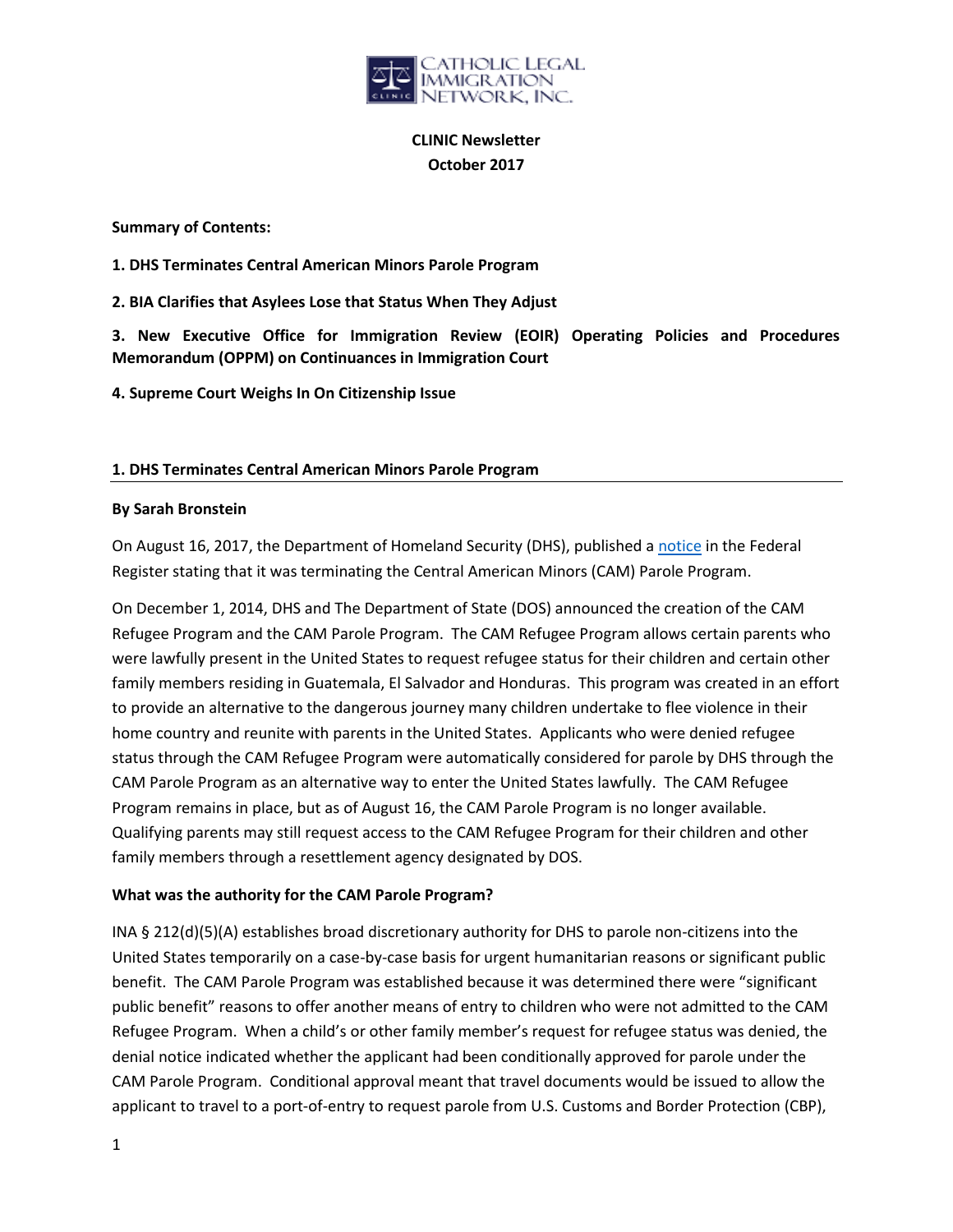

the agency that has final decision-making authority about parole at the border. Parole allows an individual to remain temporarily in the United States and apply for employment authorization. A person who has been paroled into the United States is authorized to stay in the United States until the period of parole expires or parole is otherwise terminated. Having been paroled into the United States does not constitute an "admission" into the United States. *See* INA §§ 212(d)(5)(A) and 101(a)(13)(B).

### **How is the program being terminated?**

As of August 16, 2017, USCIS is no longer considering or approving parole under the CAM Parole Program. If a request for refugee status is denied, there is no appeal, but the applicant may submit a Request for Review of their denied refugee case from U.S. Citizenship and Immigration Services (USCIS). Requests for Review must be postmarked or received by USCIS within 90 days of the date of the denial. More information on the Request for Review process can be found [here.](https://www.uscis.gov/humanitarian/refugees-asylum/refugees/request-review-tip-sheet) Individuals with conditional parole approval, who have not yet traveled, will be given notice that their conditional approval has been rescinded. If a person with conditional parole approval has paid for a medical exam or for travel expenses, their parole will be rescinded, but they may be able to receive a refund for those costs. Individuals who did not file a Request for Review because they had been given conditional parole approval and planned to travel to the United States, but who have now received rescission notices, have 90 days from the date of the rescission to submit a Request for Review.

### **What does this mean for CAM parolees who are already in the United States?**

The parole period of a person who was paroled into the United States under the CAM Parole Program does not terminate as a result of this announcement. It will remain valid until the period of parole expires or until some other basis for termination occurs such as departure from the United States. Individuals who were paroled into the United States under the CAM Parole Program will not be able to renew their parole under the CAM Parole Program when it expires. Instead, CAM parolees may seek Humanitarian or Significant Public Benefit parole by filing Form I-131 for consideration by the USCIS International Operations Division. These requests for parole are considered on a case-by-case basis. The applicant must show that there are urgent humanitarian or significant public benefit reasons for him or her to remain in the United States and that a favorable exercise of discretion is warranted. USCIS provides guidance on requesting Humanitarian or Significant Public Benefit parole [here.](https://www.uscis.gov/humanitarian/humanitarian-or-significant-public-benefit-parole-individuals-outside-united-states) In addition, CAM parolees should be screened carefully for eligibility for other immigration benefits, such as Special Immigrant Juvenile Status and asylum.

# **2. BIA Clarifies that Asylees Lose that Status When They Adjust**

# **By Reena Arya**

Asylees are able to adjust status after one year from the grant of asylum status pursuant to INA §209(b). But what happens to that asylum status after adjustment? The Board of Immigration Appeals (BIA)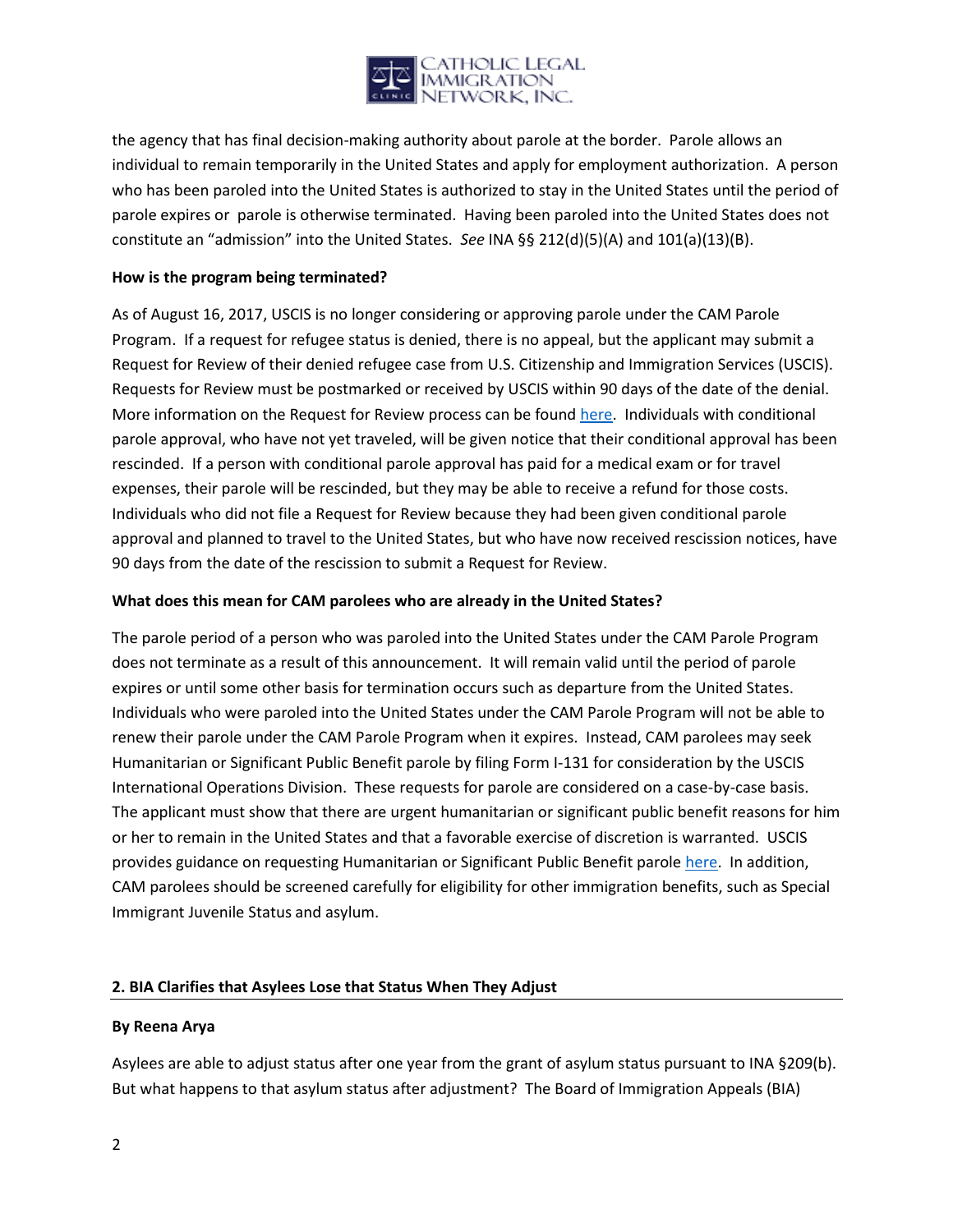

recently answered that question where it held that after an asylum seeker adjusts status to become a lawful permanent resident, the prior asylum status has "terminated." *Matter of N-A-I-*, 27 I&N Dec. 72 (BIA 2017).

# **Factual and Procedural History**

Mr. Ali, the respondent in *Matter of N-A-I,* is from Pakistan and received asylum in 1992. He subsequently adjusted status to LPR. In 2013, Mr. Ali was convicted of cocaine possession, which landed him in removal proceedings. The Immigration Judge barred Mr. Ali from readjusting his status, so he reapplied for asylum, withholding of removal and relief under the Convention Against Torture, all of which the IJ denied. Mr. Ali appealed to the BIA arguing that he could not be removed to Pakistan because he continues to be an asylee and have a fear of persecution, regardless of the fact that he adjusted his status to become an LPR.

The BIA denied his appeal relying primarily on its prior decision in *Matter of C-J-H-,* 26 I&N Dec. 284 (BIA 2014). In that case, the BIA concluded that an asylee from China, who had adjusted status and later was convicted of a deportable offense, could not readjust status in immigration proceedings. The BIA relied on its interpretation of INA §209(b), which authorizes asylees to adjust status after one year of asylum status. The BIA reasoned that since the respondent had already adjusted status, and was no longer an asylee, he was ineligible to readjust status before the immigration judge. The BIA analogized INA §209(a), which allows refugees to adjust status only if they don't already have LPR status, thus prohibiting readjustment, with INA § 209(b), which authorizes asylum adjustment but is silent on readjustment.

One of the legal issues at play in this analysis is the way refugees (who are granted refugee status abroad and arrive to the United States after the resettlement process) and asylees (who are granted asylum status in the United States) are equated under the INA. The BIA relied on the legislative history of Refugee Act of 1980, which made clear that refugees and asylees should be treated on par with one another. It concluded that INA § 209(b) implicitly prohibits asylees to readjust status because they lose their asylum status when they become LPRs. The BIA reasoned that the opposite interpretation would allow refugees and asylees to be treated unequally.

Following the dismissal of his appeal, Mr. Ali petitioned for review before the Court of Appeals for the Fifth Circuit. In *Ali v. Lynch*, 814 F.3d 306 (5<sup>th</sup> Cir. 2016), the appellate court concluded that the BIA erred in several ways in relying on *Matter of C-J-H*. The Fifth Circuit held that the BIA did not thoroughly interpret INA §§ 209(a) and (b), and more importantly, it failed to even consider INA § 208(c), which explicitly prohibits removal or deportation of an asylee to their country of fear persecution unless formal asylum termination proceedings are completed. The court further held the BIA failed to consider the DHS's regulations, which suggest asylum status may not be terminated after adjustment of status, and to thoroughly evaluate its interpretation of the similarities and differences between refugee and asylum status.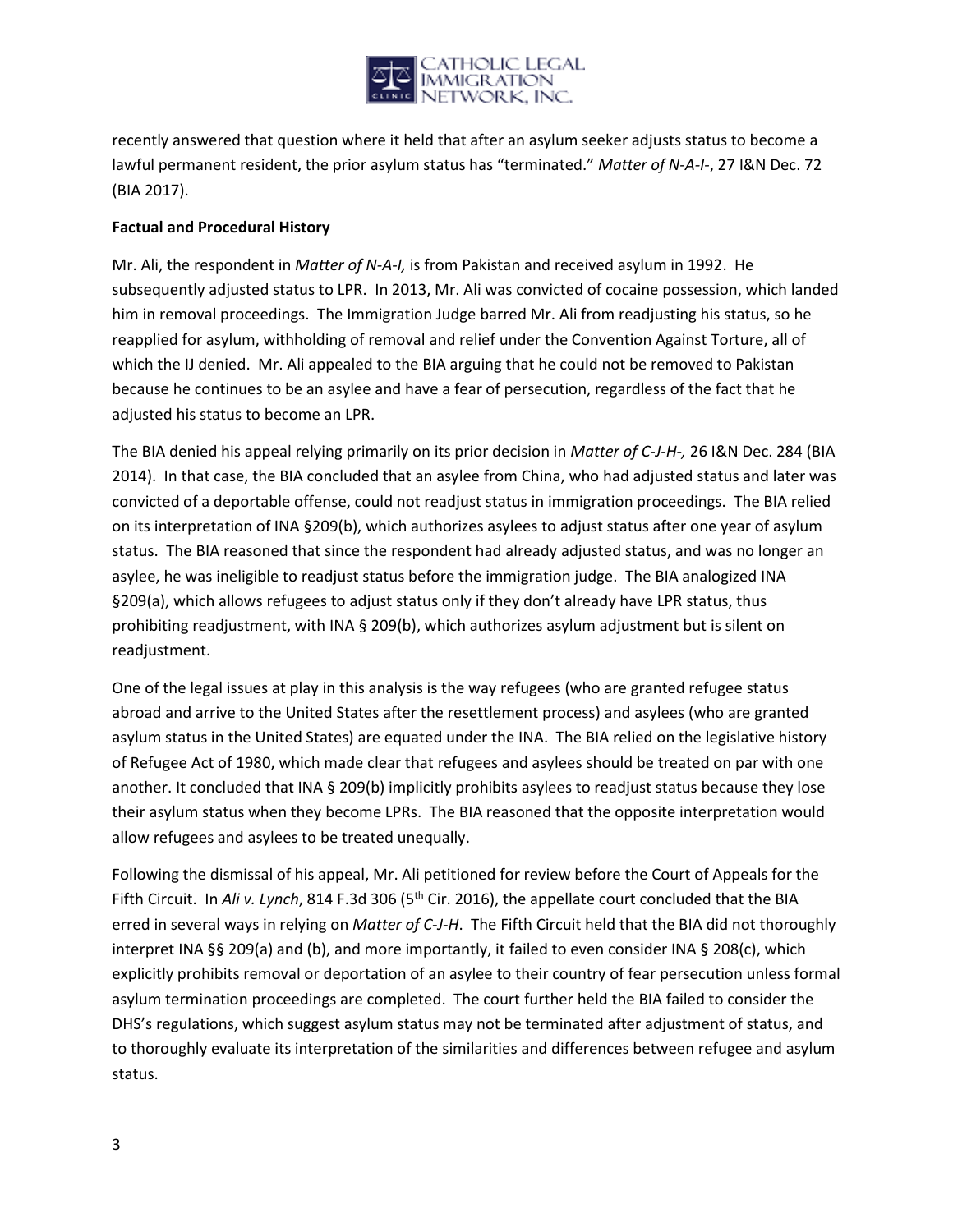

# **The BIA's Holding in** *Matter of N-A-I-*

Upon remand from the Fifth Circuit, the BIA's decision remained unchanged. The BIA continued to hold that Mr. Ali's asylum status terminated when he adjusted status to become an LPR under INA §209(b). *Matter of N-A-I-*, 27 I & N Dec. 72 (BIA 2017).First, the BIA reasoned that the asylum termination provisions listed in INA § 208(c)(2) are not necessarily exhaustive. Second, the BIA concluded that once asylees adjust status under INA § 209(b), they are now LPRs and are no longer protected under the INA § 208(c) restrictions from removal for asylees.Third, the BIA noted that once asylees adjust status, they are not necessarily adding permanent resident status to their already asylum status, but rather they are *changing* status to LPR. The BIA relied on *Mahmood v. Session*, 849 F.3d 187 (4th Cir. 2017), where court interpreted adjustment of status under INA § 209(b) as a voluntarily surrender of asylum status. The Fourth Circuit interpreted adjustment under INA § 209(b) as "a change to and not an accretion of the second status." Finally, the BIA stated that adjusted asylees in removal proceedings are always able to reapply for asylum (unless prevented by the one-year filing deadline), withholding of removal and relief under the Convention Against Torture.

# **What this means for Asylees**

The BIA's decision is troublesome in two regards. First, the BIA's reasoning in *Matter of N-A-I* seems to suggest that asylees have a voluntary choice: either remain asylees indefinitely so that they can never be deported to the country of feared persecution; or adjust status and move forward on the path of citizenship, but relinquish asylum protections and risk potential deportation to the country from which they sought refuge. Nevertheless, asylees are not warned when they file an adjustment application that they are surrendering statutory protections afforded under the Refugee Act of 1980. Second, the BIA has been solely focused on statutory interpretation and does take into account whether an asylee continues to have a fear of persecution after they adjust status. Presumably, most do have a fear, which is why formal termination procedures under INA § 208(c) should be the only mechanism for terminating their status. This case will most likely end up back at the Fifth Circuit; if so, it will be interesting to see if the appellate court gives deference to the BIA's interpretation of the INA.

# **3. New Executive Office for Immigration Review (EOIR) Operating Policies and Procedures Memorandum (OPPM) on Continuances in Immigration Court**

# **By Michelle N. Mendez**

On July 31, 2017, the Executive Office for Immigration Review (EOIR) released the first Operating Policies and Procedures Memorandum (OPPM) for 2017, OPPM 17-01. OPPM 17-01 provides guidance to Immigration Judges (IJs) on how to fairly and efficiently manage their dockets using continuances. This latest OPPM supplements and amends a prior OPPM discussing continuances, OPPM 13-01.

In the Memo, Chief IJ Mary Beth Keller instructs all IJs, court administrators, and all other court personnel and staff to consider the number of pending cases before immigration courts, which currently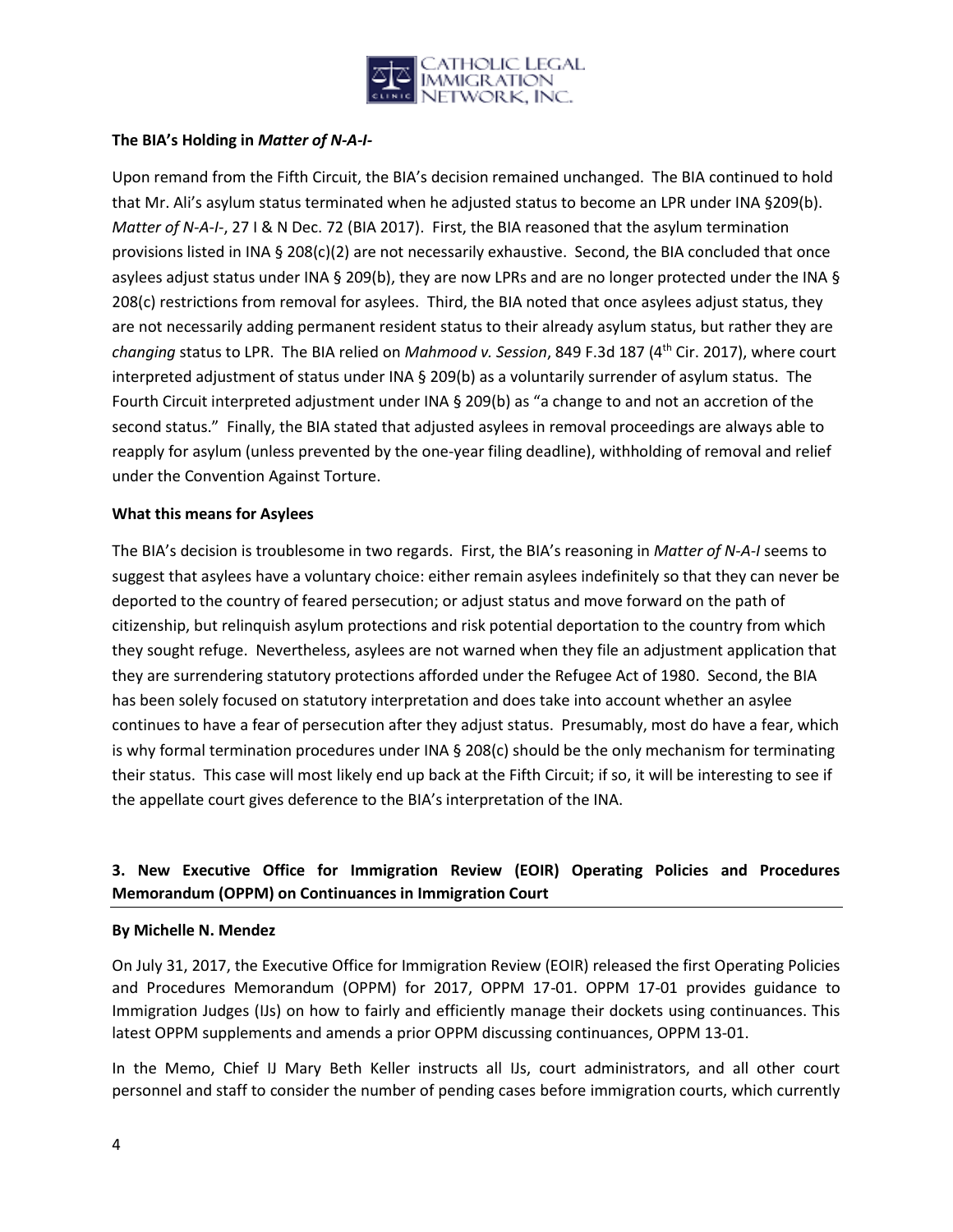

exceeds 600,000, when granting continuances. Chief IJ Keller warns that granting multiple and lengthy continuances, when multiplied across the entire immigration court system, exacerbates already crowded immigration dockets. Chief IJ Keller cites to the Office of the Inspector General of the U.S. Department of Justice 2012 report "Management of Immigration Cases and Appeals by the Executive Office for Immigration Review" and the U.S. Government Accountability Office June 2017 report, "Immigration Courts, Actions Needed to Reduce Case Backlog and Address Long-Standing Management and Operational Challenges," to support this warning. However, Chief IJ Keller does not address the main reason the immigration courts are overwhelmed: increased Department of Homeland Security (DHS) enforcement without prosecutorial discretion. With regard to DHS, Chief IJ Keller echoes language used by former DHS Secretary John Kelly in justifying aggressive enforcement-oriented conduct based on allegations that noncitizens "abuse" the system. Chief IJ Keller writes in the Memo that "although the appropriate use of continuances serves to protect due process, which Immigration Judges must safeguard above all, there is also a strong incentive by respondents in immigration proceedings to abuse continuances." This "abuse" language resembles former Secretary Kelly's prior allegations that, there are abuses in "the processing of unaccompanied alien children,"(February 20th "Implementing the [President's Border Security and Immigration Enforcement Improvement Policies"](https://www.dhs.gov/sites/default/files/publications/17_0220_S1_Implementing-the-Presidents-Border-Security-Immigration-Enforcement-Improvement-Policies.pdf) Memo) and "the asylum process is rife with fraud and abuse," (January 25th leaked, non-final version of the ["Implementing the President's Border Security and Immigration Enforcement Improvements Policies"](https://cdn2.vox-cdn.com/uploads/chorus_asset/file/8001743/Implementing_the_President_s_Border_Security_and_Immigration_Enforcement....0.pdf) Memo) (note this language was not included in the final version of the Memo).

In addition to alleged abuse, Chief IJ Keller reasoned that the increased case processing times and strain on overall court resources caused by these increases is why "it is critically important that Immigration Judges use continuances appropriately and only where warranted for good cause or by authority established by case law." Chief IJ Keller concedes that because the reasons for requesting a continuance vary widely, an assessment of "good cause" will depend on the specific factors of each case. Factors such as DHS opposition, the timing of the request, the respondent's detention status, the complexity of the case, the number and length of any prior continuances, and concerns for administrative efficiency are all relevant when determining whether to grant a continuance and for how long.

Chief IJ Keller cites to the "good cause" standard and case law because the Immigration and Nationality Act does not contain specific statutory authority for the adjudication of motions to continue removal proceedings. Instead, IJs derive their broad discretionary authority over continuances from the regulations, which state that "[t]he Immigration Judge may grant a motion for continuance for good cause shown." 8 C.F.R. § 1003.29; *see also* 8 C.F.R. § 1240.6 (providing that the IJ may grant a reasonable adjournment either at his or her own instance or, for good cause shown, upon application by the respondent or the DHS).

# Board of Immigration Appeals (BIA) Precedent on Continuances

The BIA has defined "good cause" differently depending on the facts and circumstances presented. When formulating arguments in support of a motion to continue, practitioners should be familiar with the following precedential cases discussing "good cause" for continuances in varied circumstances. Such knowledge will be instrumental in overcoming a DHS objection to the motion or an IJ's reliance on the restrictive aspects OPPM 17-01 to deny the motion. The bottom line is that despite the abuse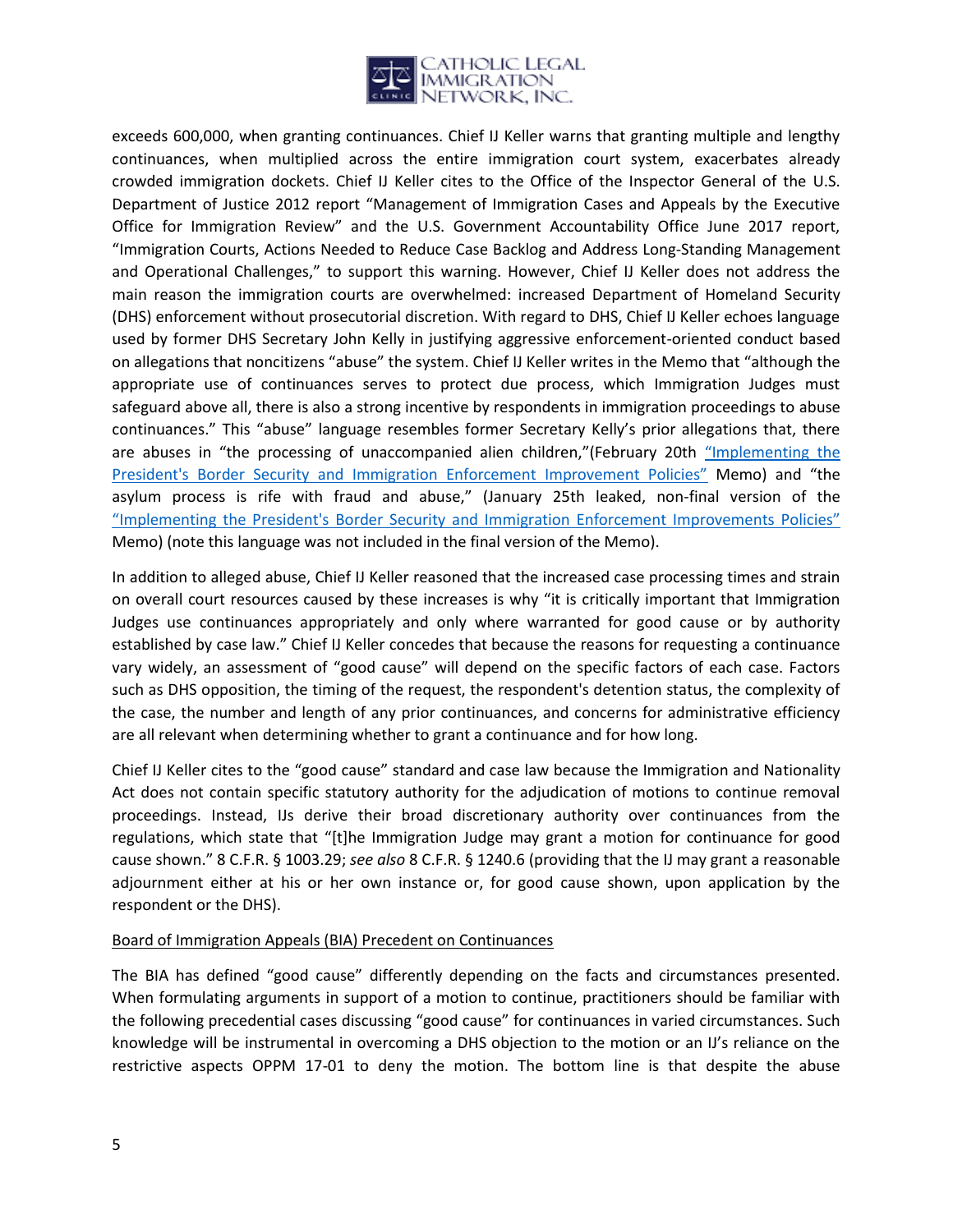

highlighted in OPPM 17-01, the standard remains the same; each case must be assessed individually on its facts and decided based on the "good cause" standard.

In *Matter of Kotte*, 16 I&N Dec. 449 (BIA 1978), the respondent had a pending third-preference petition pending and was seeking to adjust status. The respondent argued that that the IJ was required to continue deportation proceedings. The BIA disagreed reasoning that the respondent had a motion to reopen as a remedy should the visa petition be approved in the future. The BIA held that a respondent does not have an absolute right to an adjournment of a deportation hearing until such time as the visa petition upon which his adjustment application is predicated has been adjudicated.

The BIA next decided *Matter of Garcia,* 16 I&N Dec. 653 (BIA 1978), involving a respondent who sought reopening to allow for an adjustment of status application. Clarifying its holding in *Matter of Kotte*, the BIA held that an IJ may, in his or her discretion, grant a motion to reopen or a request for a continuance of a deportation hearing pending final adjudication of a visa petition filed simultaneously with an adjustment application under 8 C.F.R. § 245.2(a)(2) where a prima facie approvable visa petition and adjustment application have been submitted. A prima facie qualified beneficiary of a visa petition should have an opportunity to remain in the United States pending final adjudication of the petition and adjustment application since that would result in "a substantial claim to relief from deportation under section 245 of the Act." *Id*. at 656. The BIA further reasoned, "we believe that discretion should, as a general rule, be favorably exercised where a prima facie approvable visa petition and adjustment application have been submitted in the course of a deportation hearing or upon a motion to reopen. To the extent that our decision in *Matter of Kotte,* may have been misinterpreted to require a contrary disposition in such cases, *Kotte* is herewith clarified."

In *Matter of Sibrun*, 18 I&N Dec. 354 (BIA 1983), the BIA considered an appeal of an IJ's denial of a motion to continue for case preparation purposes requested by counsel for a Haitian asylum-seeker. The BIA held that a motion for continuance based upon an asserted lack of preparation and a request for opportunity to obtain and present additional evidence must be supported, at a minimum, by a reasonable showing that the lack of preparation occurred despite a diligent good faith effort to be ready to proceed and that any additional evidence which the respondent seeks to present is probative, noncumulative, and significantly favorable to him or her. The BIA further held that a motion for continuance is within the sound discretion of the IJ, and his or her decision denying such a motion will not be reversed on appeal unless the respondent establishes—by a full and specific articulation of the particular facts involved or evidence which he or she would have presented—that the denial caused actual prejudice and harm, and materially affected the outcome of the case.

In *Matter of Garcia-Reyes*, 19 I&N Dec. 830 (BIA 1988), the BIA sustained legacy INS's interlocutory appeal after the IJ—over the INS's objection—continued the hearing for a six-month period so that the respondent would have the opportunity to show rehabilitation. In its appeal, the INS also cited the IJ's refusal to take pleadings or go on the record with any of the Service's objections. The BIA held that an IJ should not grant, *sua sponte*, a six-month continuance to enable a respondent to show rehabilitation where it had not been shown that he was eligible for any form of relief from deportation for which rehabilitation would be relevant.

In *Silva-Rodriguez*, 20 I&N Dec. 448 (BIA 1992), the BIA again sustained legacy INS's interlocutory appeal relying on *Matter of Garcia-Reyes*, 19 I&N Dec. 830 (BIA 1988). The BIA held that, despite being sympathetic to the desire of the IJ to fashion a fair result in the matter, the IJ did not act with good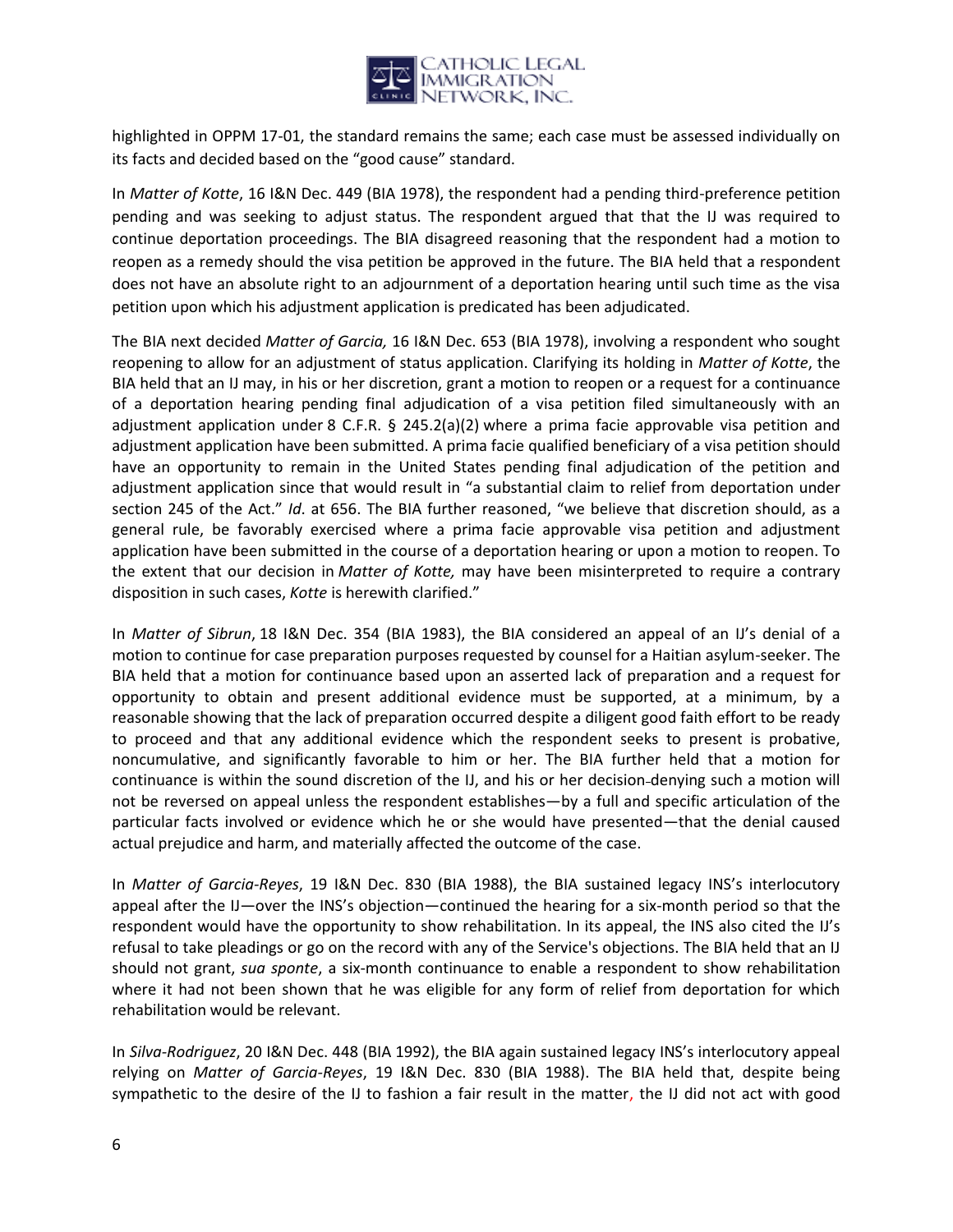

cause by granting a one-year continuance so that the respondent would have more time to establish rehabilitation in furtherance of his application for a waiver of inadmissibility undersection INA § 212(c).

In *Matter of W-F-, 21 I&N Dec. 503 (BIA 1996),* the BIA contemplated an IJ's authority to properly excuse a respondent's presence at a hearing, to grant a continuance, or to change venue for good cause. The respondent was at sea working on a fishing vessel and requested a continuance of the hearing through his attorney who was present at the hearing. The IJ continued the proceedings. At the continued hearing, the attorney was again present, but the respondent was again absent. Respondent's employer had issued a letter from his employer explaining that it was "impossible" to get the respondent to disembark "at this time." The IJ denied the request for a second continuance based on a consideration of the reasons for the request, on its timing, and on his previous admonitions. In its review of the case, the BIA affirmed the IJ's decision to enter an in absentia removal order rather than grant a continuance. In particular, the BIA noted that no request for a continuance had been filed before the hearing date. The BIA held that an IJ retains the authority to grant a continuance or change venue when good cause is shown by a respondent or the INS, either prior to or at the time of the deportation hearing. In a lengthy concurrence, Lory Rosenberg further clarified the IJ's options and authority, "Indeed, as the majority acknowledges, our decision today does not tie the Immigration Judge's hands or limit his or her discretion to independently assess the individual circumstances that might warrant a result other than an in absentia deportation order." Using a judicial economy perspective, Rosenberg noted, "I see no reason to require an Immigration Judge to enter an *in absentia* order simply by virtue of the alien's failure to appear, only to be faced thereafter with the respondent's motion to rescind to reopen. Rather, the Immigration Judge could continue the case, or with the alien's consent handle it telephonically."

The BIA then decided the seminal case, *Matter of Hashmi*, 24 I&N Dec. 785 (BIA 2009). The BIA held that in determining whether good cause exists to continue removal proceedings, IJs should consider a variety of factors, including: (1) the DHS response to the motion to continue; (2) whether the underlying visa petition is prima facie approvable; (3) the respondent's statutory eligibility for adjustment of status; (4) whether the respondent's application for adjustment merits a favorable exercise of discretion; and (5) the reason for the continuance and any other relevant procedural factors. While all these factors may be relevant in a given case, the BIA said the "focus of the inquiry is the apparent ultimate likelihood of success on the adjustment application." *Id*. at 790. If the DHS's opposition is reasonable and supported by the record, the opposition may warrant denial of a continuance. But if in the totality of the circumstances DHS opposition is unsupported, it should not "carry much weight." *Id*. at 791.

In *Matter of Rajah*, 25 I&N Dec. 127 (BIA 2009), the BIA applied the *Hashmi* factors to the case of an employment-based visa petition awaiting adjudication. The BIA declined to remand the case to the IJ because the respondent had not established prima facie eligibility for adjustment of status and therefore lacked a showing of good cause. The respondent who was seeking an employment-based visa was not prima facie eligible for adjustment of status because he did not have a pending labor certification and had therefore not yet begun the three-step employment-based adjustment process (filing a labor certification filing, filing a Form I-140, Immigrant Petition for Alien Worker, with USCIS once the labor certification is approved, and, if USCIS approves the I-140 and a visa is immediately available, filing for adjustment of status under section 245(a) of the INA). The BIA held that in determining whether good cause exists to continue removal proceedings to await the adjudication of a pending employment-based visa petition or labor certification, an IJ should determine the respondent's place in the adjustment of status process and consider the applicable factors identified in *Matter of*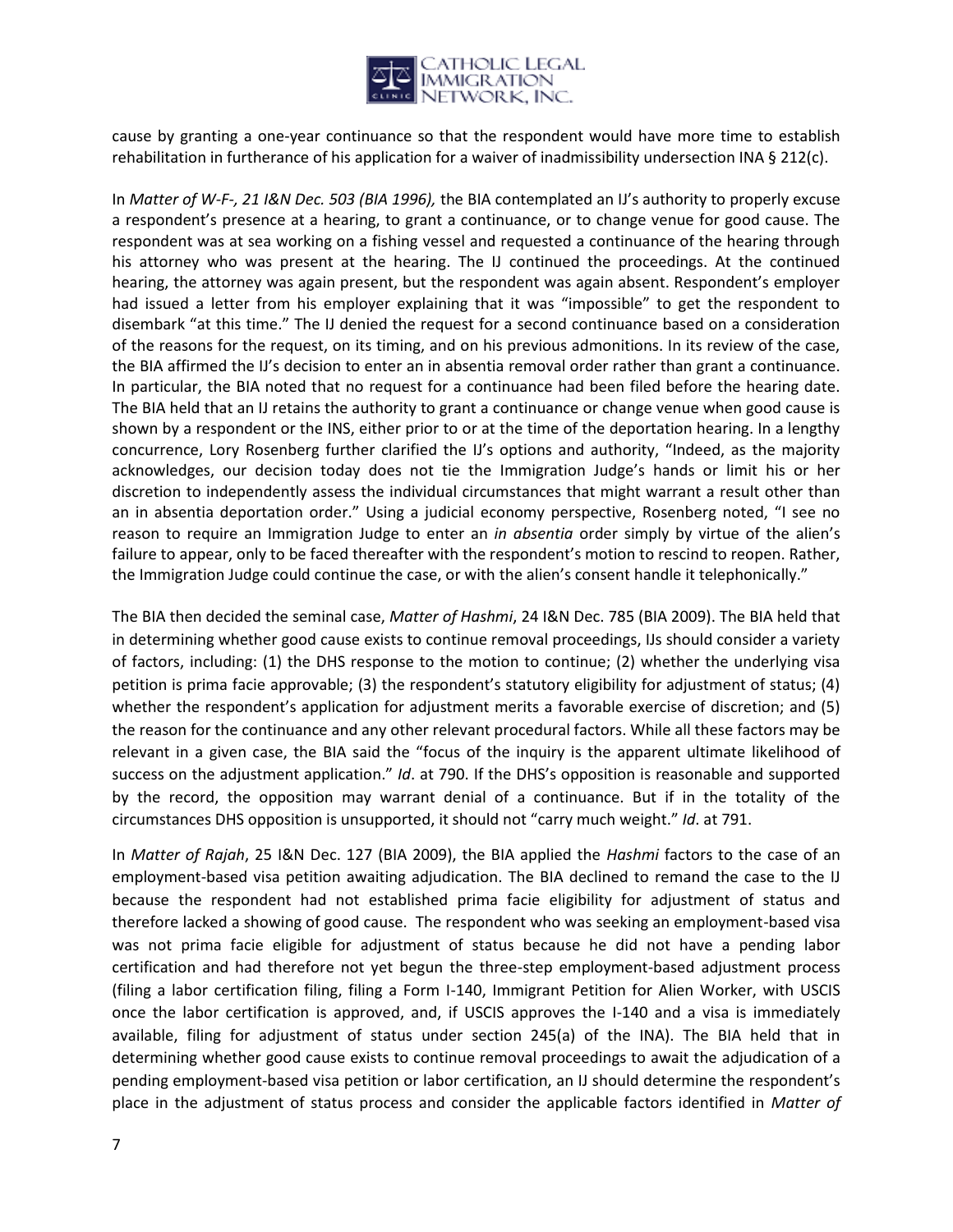

*Hashmi.* In this context, the pendency of a labor certification is generally not sufficient to warrant a grant of a continuance.

In *Matter of Sanchez Sosa*, 25 I&N Dec. 807 (BIA 2012), the BIA contemplated a continuance for a pending U nonimmigrant visa petition. The BIA held that in determining whether good cause exists to continue removal proceedings to await the adjudication of a pending U visa petition, an IJ should consider (1) the DHS response to the motion to continue; (2) whether the underlying visa petition is prima facie approvable; and (3) the reason for the continuance and other procedural factors. A respondent with a pending prima facie approvable petition for a U visa with the USCIS will ordinarily warrant a favorable exercise of discretion for a continuance for a reasonable period of time. The BIA recently applied this holding in the unpublished decision *[In re Jose Emilio Alvarado](https://www.scribd.com/document/328162086/Jose-Emilio-Alvarado-A208-090-238-BIA-June-2-2016)*, A208 090 238 (BIA [June 2, 2016\)](https://www.scribd.com/document/328162086/Jose-Emilio-Alvarado-A208-090-238-BIA-June-2-2016). The BIA sustained the respondent's appeal and remanded the case back to the IJ for further consideration of whether to continue or administratively close proceedings in light of the respondent's intervening marriage to a primary U visa applicant and the filing of a Petition for Qualifying Family Member of U-1 Recipient. The BIA further stated that the respondent's detention was not, in itself, an independent ground to decline to further continue these proceedings. Practitioners should note that there are other unpublished decisions applying the *Matter of Sanchez Sosa* holding to the benefit of a respondent. Those unpublished decisions are available through Ben Winograd's Index of [Unpublished Decisions of The Board of Immigration Appeals.](http://www.irac.net/unpublished/index/)

In *Matter of W-A-F-C*, 26 I&N Dec. 880 (BIA 2016), the BIA sustained DHS's appeal in a case involving improper service of a Notice to Appear in the case of a minor under 14 years of age as required by 8 C.F.R. § 103.8(c)(2)(ii). The BIA, following *Matter of E-S-I-*, 26 I&N Dec. 136 (BIA 2013), held that where DHS seeks to re-serve a respondent to effect proper service of a Notice to Appear that was defective under the regulatory requirements, a continuance should be granted for that purpose.

Finally, while no precedential decision exists regarding continuances in the Special Immigration Juvenile (SIJ) context, there are many unpublished BIA decisions in this context. In those unpublished decisions, the BIA has held that IJs should, as a general practice, continue or administratively close proceedings to await adjudication of a pending state proceeding that could serve as a predicate order for SIJ status. For example, in *In re M-A-J-, AXXX XXX 274 (BIA Sept. 30, 2015)*, the IJ's denial of the respondent's request for a continuance while the state court dependency petition was pending "was not a good utilization of Immigration Court and Board resources." For other similar unpublished decisions in the SIJ context, refer to Ben Winograd's Index of Unpublished Decisions of The Board of Immigration Appeals.

# Tips for Practitioners

 **Continuance to Find Legal Counsel**: Provide a letter for clients and potential clients to use for requesting a continuance to find legal counsel. The letter should be on letterhead and reference the fact that the non-profit is actively seeking to represent the respondent or that the respondent is on the representation wait list is "good cause" for a continuance. The non-profit should note the massive uptick of demand in their services, including any specific data for the increase such as the percentage of increase in consultations for 2017, and analogize to the increase in number of cases pending with immigration courts. Non-profits should attach OPPM 08-01 "Guidelines for Facilitating Pro Bono Legal Services" highlighting the language "because clinics and pro bono entities often face special staffing and preparation constraints, judges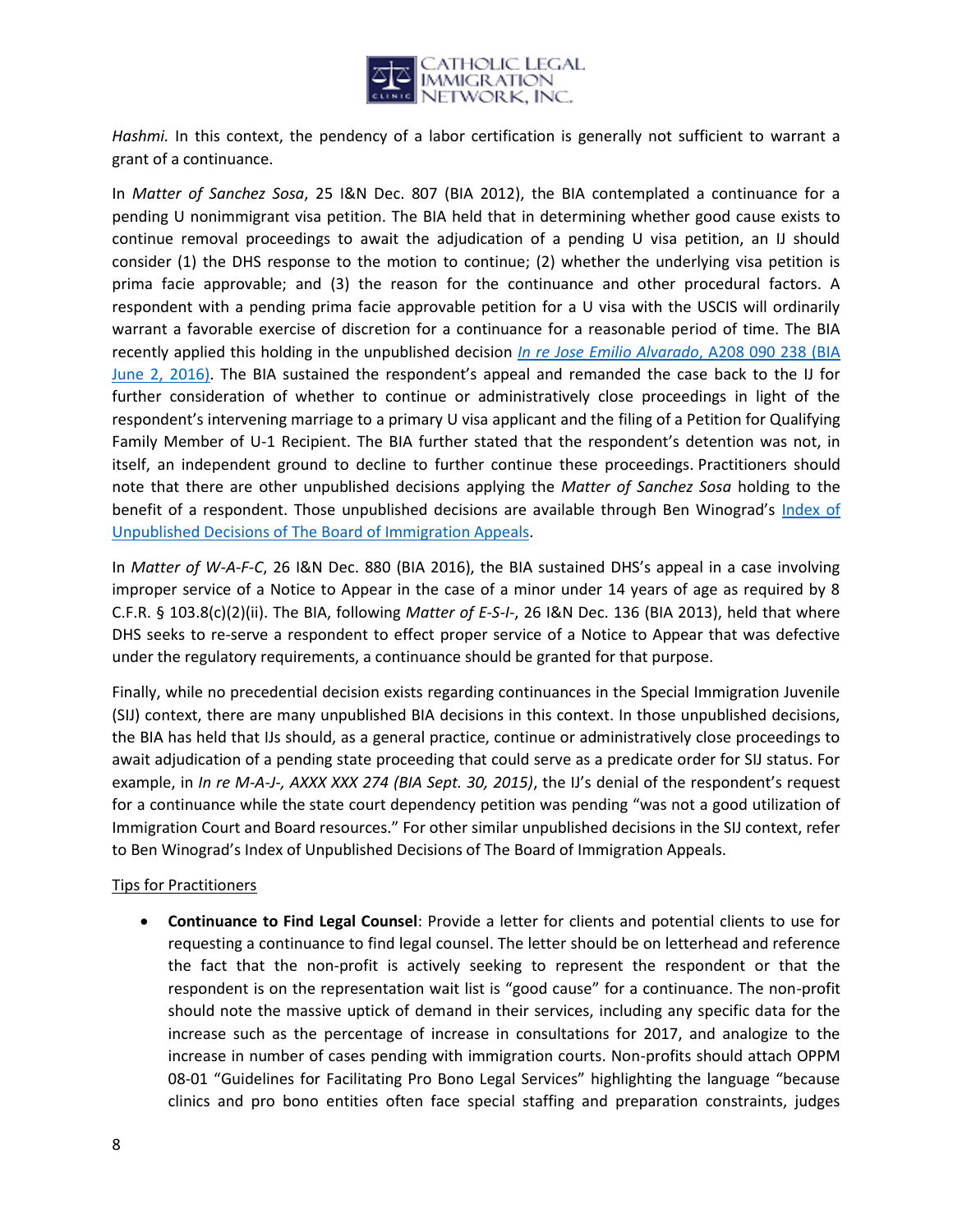

should be flexible and are encouraged to accommodate appropriate requests for a continuance or to advance a hearing date." Non-profits should also remind the IJ that the general policy per the OPPM 17-01 remains that *at least* one continuance should be provided to a respondent to seek legal counsel. (emphasis added).

 **Attorney Prep Continuance**: Argue that the IJ require DHS to provide specific justification when objecting to requests for continuances. When necessary, practitioners should orally ask the IJ to request from the DHS attorney his or her reasoning for the opposition, for the record, as required by *Matter of Hashmi*. Then ask the IJ to analyze that opposition in the totality of the circumstances as DHS opposition is not a determinative factor. Remind the IJ that he or she retains the authority to grant a continuance*. See e.g, Matter of W-F-*, 21 I&N Dec. 503 (BIA 1996); *see also* OPPM 17-01 ("[OPPM 17-01] is not intended to limit the discretion of an Immigration Judge."). Support your argument for a case continuance by relying on *Matter of W-A-F-C*, 26 I&N Dec. 880 (BIA 2016). Pursuant to *Matter of W-A-F-C*, if DHS may automatically receive a continuance to prepare and correct a violation of a mandatory regulation, respondent's counsel must be given a similar opportunity for required case preparation, especially in the absence of a regulatory violation, unlike DHS in the *Matter of W-A-F-C* context.

# **4. Supreme Court Weighs In On Citizenship Issue**

### **By Martin Gauto**

The nuances of U.S. citizenship were front and center in an important U.S. Supreme Court decision. The Court, in a unanimous decision, struck down the law that treated certain citizen mothers and fathers differently with respect to the ability to confer citizenship on children born outside the U.S.

While it is uncommon to discover that a presumed unaccompanied child is in fact a U.S. citizen, it is still important to screen for this potential when assessing a child for all forms of relief.

#### *Sessions v. Morales-Santana*

In *[Sessions v. Morales-Santana](https://www.supremecourt.gov/opinions/16pdf/15-1191_2a34.pdf)*, (June 12, 2017), the Supreme Court found unconstitutional a law that made it harder for unwed U.S. citizen fathers than unwed U.S. citizen mothers to confer citizenship on their children born abroad. Where the child is born out of wedlock to one citizen parent and one noncitizen parent, [INA § 309\(a\)](https://www.uscis.gov/ilink/docView/SLB/HTML/SLB/0-0-0-1/0-0-0-29/0-0-0-9774.html) imposes strict residence requirements for citizen fathers. In order for the child to acquire U.S. citizenship, the citizen father must have been physically present in the United States for five years, with at least two of those years coming after the age of 14. On the other hand, under an exception at INA § 309(c), the citizen mother could meet the residence requirement by living in the United States continuously for just one year.

Mr. Morales-Santana, the "child" in this case, was unable to acquire citizenship because his father died just 20 days short of meeting the physical presence requirement. Hoping to get the more lenient oneyear physical presence requirement applied to him, he challenged the law, arguing that the different treatment based on gender was unconstitutional under the Equal Protection clause of the Fifth Amendment.